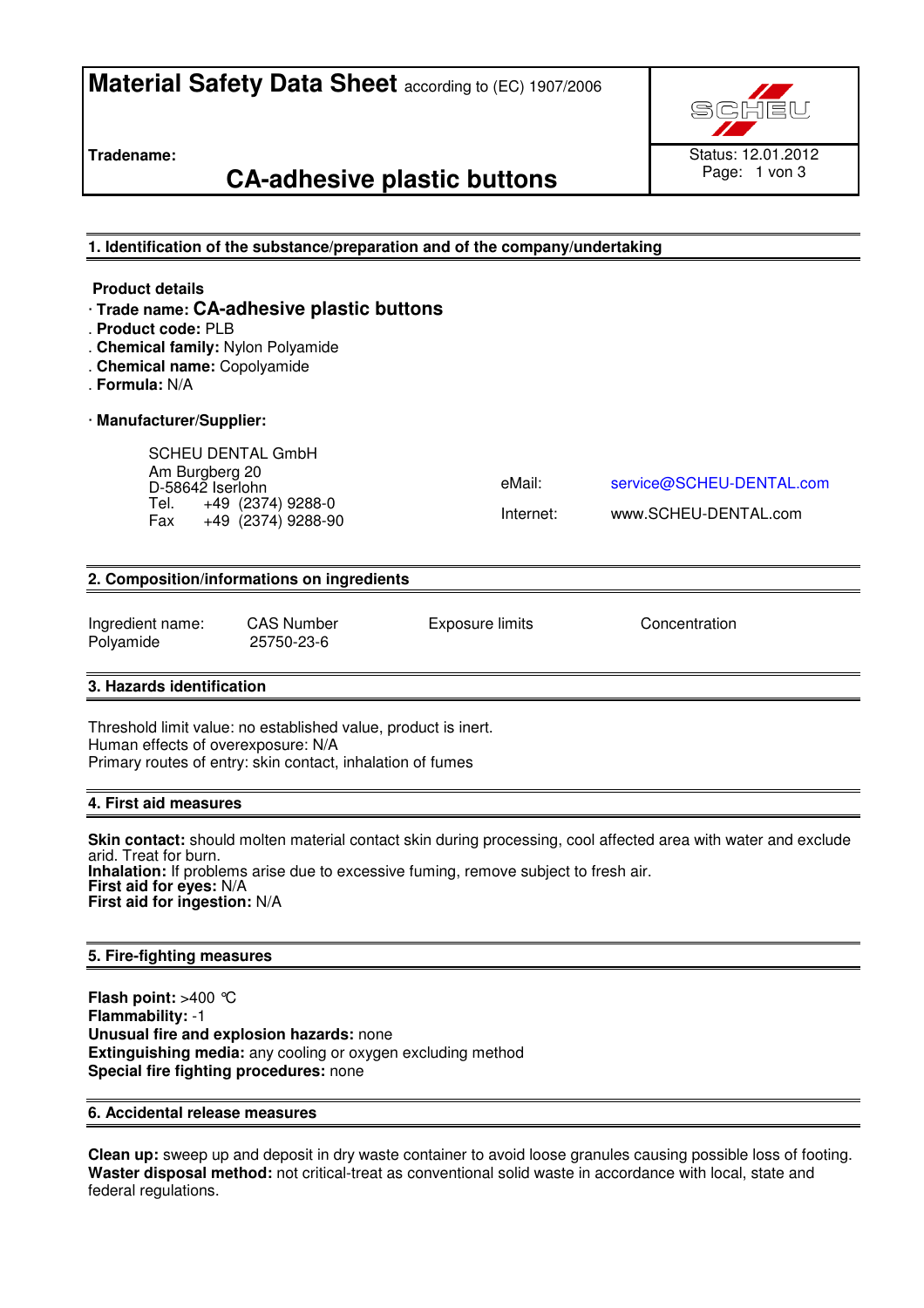**Material Safety Data Sheet** according to (EC) 1907/2006

Status: 12.01.2012

Page: 2 von 3

**Tradename:** 

# **CA-adhesive plastic buttons**

### **7. Handling and Storage**

**Storage Temperature (min/max):** ambient **Shelf life: Special sensitivity:** N/A **Handling / storage precautions:** hydroscopic material-keep dry in closed container or sealed bags. Excessive moisture will result in degradation during processing. **Other notes:** none

### **8. Personal Protection**

**Eye protection requirements:** use of eye protection during processing is recommended in accordance with accepted industry safety precautions.

**Skin protection requirements:** protective gloves recommended during processing to avoid thermal burns from molten material or hot moulded or extruded end products.

**Ventilation requirements:** local exhaust-provide exhaust over processing machinery in common with accepted practice.

**Respirator requirements:** not required **Additional protective measures:** none

#### **9. Physical and chemical properties**

**Physical form:** solid Appearance and colour: transparent Odour: odourless Evaporation rate: N/A Boiling point: N/A Melting point: 235 -290 °C Solubility in water: insoluble Specific gravity (water  $= 1$ ): 1.18 % Sold by weight: 99,9 % % Volatile by volume: max. 0.1 (H20) Vapour density:  $(air = 1)$ : N/A Vapour pressure: N/A

#### **10. Stability and reactivity**

#### **Stability:** stable

**Hazardous decomposition products:** potential decomposition gases have not been fully determined. Complete thermal decomposition may generate very small amounts of CO1, CO2 and water vapour plus trace amounts of HCN and oxides of nitrogen. **Incompatibilities:** strong oxidizing agents

**Conditions to avoid:** temperatures above 315 °C

#### **11. Toxicological Information**